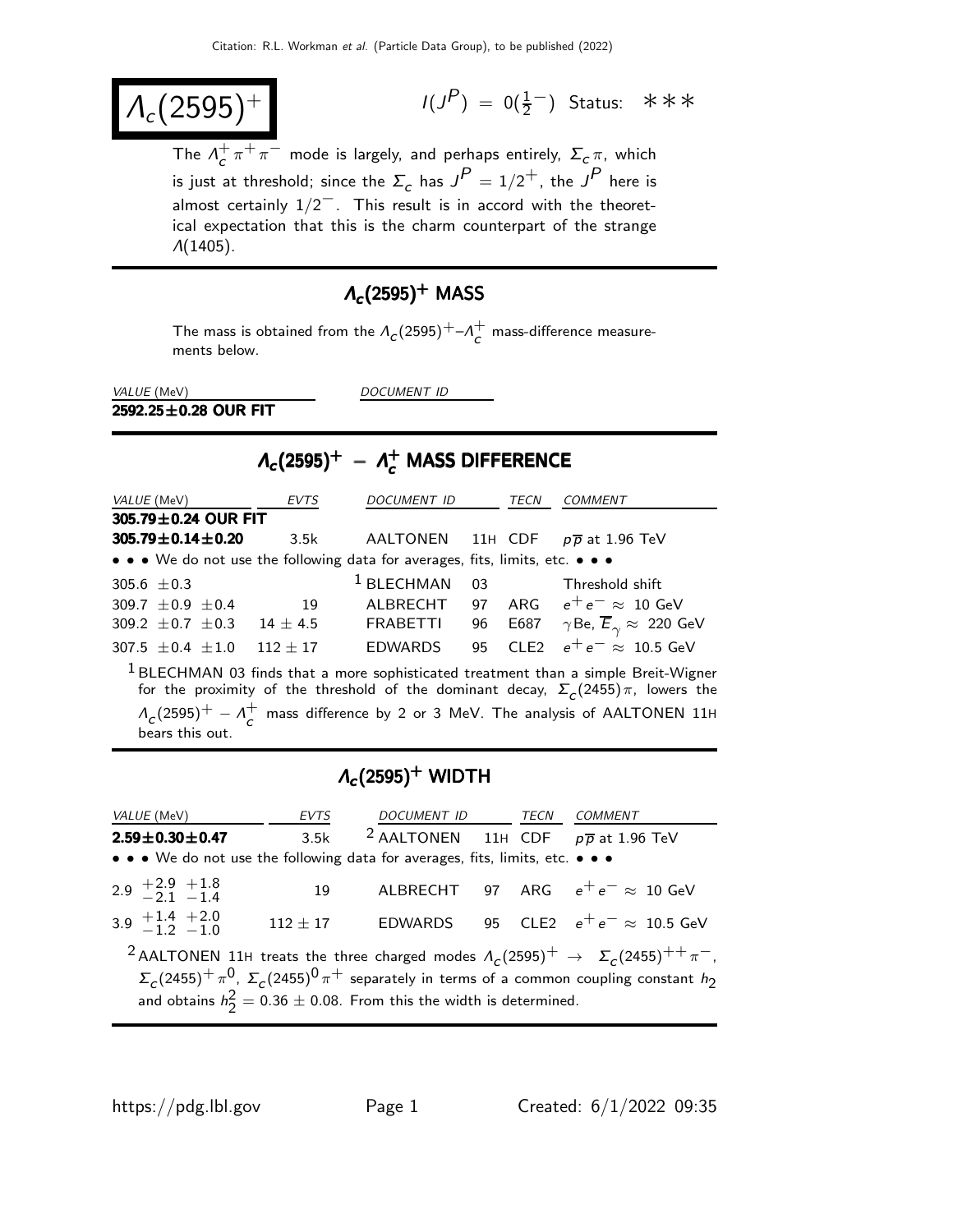### $\Lambda_c$ (2595) $^+$  DECAY MODES

 $\Lambda^+$  $\frac{1}{c} \pi \pi$  and its submode  $\Sigma_c(2455) \pi$  — the latter just barely — are the only strong decays allowed to an excited  $\Lambda_c^+$  $\overline{c}$  having this mass; and the submode seems to dominate.

| Mode                                                                                        | Fraction $(\Gamma_i/\Gamma)$ |
|---------------------------------------------------------------------------------------------|------------------------------|
| $\Gamma_1$ $A_c^+ \pi^+ \pi^-$                                                              | $ a $ —                      |
| $\Gamma_2$ $\Sigma_c (2455)^{++} \pi^-$<br>$\Gamma_3$ $\Sigma_c (2455)^0 \pi^+$             | 24 $\pm$ 7 $\%$              |
|                                                                                             | 24 $\pm$ 7 $\%$              |
| $\Gamma_4$ $\Lambda_c^+\pi^+\pi^-$ 3-body                                                   | $18 \pm 10 \%$               |
| $\begin{matrix} \Gamma_5 & \Lambda_c^+ \pi^0 \\ \Gamma_6 & \Lambda_c^+ \gamma \end{matrix}$ | $[b]$ not seen               |
|                                                                                             | not seen                     |

[a] See AALTONEN 11H, Fig. 8, for the calculated ratio of  $\Lambda_c^+$  $\frac{1}{c} \pi^0 \pi^0$  and  $\Lambda^+$  $\frac{1}{c} \pi^+ \pi^-$  partial widths as a function of the  $\Lambda_c(2595)^+$   $\Lambda_c^+$  mass difference. At our value of the mass difference, the ratio is about 4.

[b] A test that the isospin is indeed 0, so that the particle is indeed a  $\Lambda_c^+$  $\frac{+}{c}$  .

|                                                                                                                                                              |    | $\Lambda_c(2595)^+$ BRANCHING RATIOS                                                                           |  |                     |
|--------------------------------------------------------------------------------------------------------------------------------------------------------------|----|----------------------------------------------------------------------------------------------------------------|--|---------------------|
| $\Gamma(\Sigma_c(2455)^{++}\pi^-)/\Gamma(\Lambda_c^+\pi^+\pi^-)$<br><b>VALUE</b>                                                                             |    |                                                                                                                |  | $\Gamma_2/\Gamma_1$ |
| $0.36 \pm 0.10$ OUR AVERAGE                                                                                                                                  |    | DOCUMENT ID TECN COMMENT                                                                                       |  |                     |
| $0.37 \pm 0.12 \pm 0.13$                                                                                                                                     |    | ALBRECHT 97 ARG $e^+e^- \approx 10 \text{ GeV}$                                                                |  |                     |
| $0.36 \pm 0.09 \pm 0.09$                                                                                                                                     |    | EDWARDS 95 CLE2 $e^+e^- \approx 10.5$ GeV                                                                      |  |                     |
| $\Gamma(\Sigma_c(2455)^0 \pi^+) / \Gamma(\Lambda_c^+ \pi^+ \pi^-)$                                                                                           |    |                                                                                                                |  | $\Gamma_3/\Gamma_1$ |
| <b>VALUE</b><br>$0.37 \pm 0.10$ OUR AVERAGE                                                                                                                  |    | DOCUMENT ID TECN COMMENT                                                                                       |  |                     |
| $0.29 \pm 0.10 \pm 0.11$                                                                                                                                     |    | ALBRECHT 97 ARG $e^+e^-\approx\,10$ GeV                                                                        |  |                     |
| $0.42 \pm 0.09 \pm 0.09$                                                                                                                                     |    | EDWARDS 95 CLE2 $e^+e^- \approx 10.5$ GeV                                                                      |  |                     |
| $\left[\Gamma(\Sigma_c(2455)^{++}\pi^-)+\Gamma(\Sigma_c(2455)^{0}\pi^+)\right]/\Gamma(\Lambda_c^+\pi^+\pi^-)$ $(\Gamma_2+\Gamma_3)/\Gamma_1$<br><b>VALUE</b> |    | <u>CL% DOCUMENT ID TECN COMMENT</u>                                                                            |  |                     |
| • • • We do not use the following data for averages, fits, limits, etc. • • •                                                                                |    |                                                                                                                |  |                     |
| $0.66 + 0.13 + 0.07$                                                                                                                                         |    | ALBRECHT 97 ARG $e^+e^- \approx 10$ GeV                                                                        |  |                     |
| >0.51                                                                                                                                                        |    | 90 <sup>3</sup> FRABETTI 96 E687 $\gamma$ Be, $\overline{E}_{\gamma} \approx 220$ GeV                          |  |                     |
| $3$ The results of FRABETTI 96 are consistent with this ratio being 100%.                                                                                    |    |                                                                                                                |  |                     |
| $\Gamma(\Lambda_c^+\pi^0)/\Gamma(\Lambda_c^+\pi^+\pi^-)$                                                                                                     |    | $\Lambda^+_\text{c} \pi^0$ decay is forbidden by isospin conservation if this state is in fact a $\Lambda_c$ . |  | $\Gamma_5/\Gamma_1$ |
| <i>VALUE</i>                                                                                                                                                 |    | <u>CL% DOCUMENT ID TECN COMMENT</u>                                                                            |  |                     |
| $<$ 3.53                                                                                                                                                     | 90 | EDWARDS 95 CLE2 $e^+e^- \approx 10.5$ GeV                                                                      |  |                     |
|                                                                                                                                                              |    |                                                                                                                |  |                     |